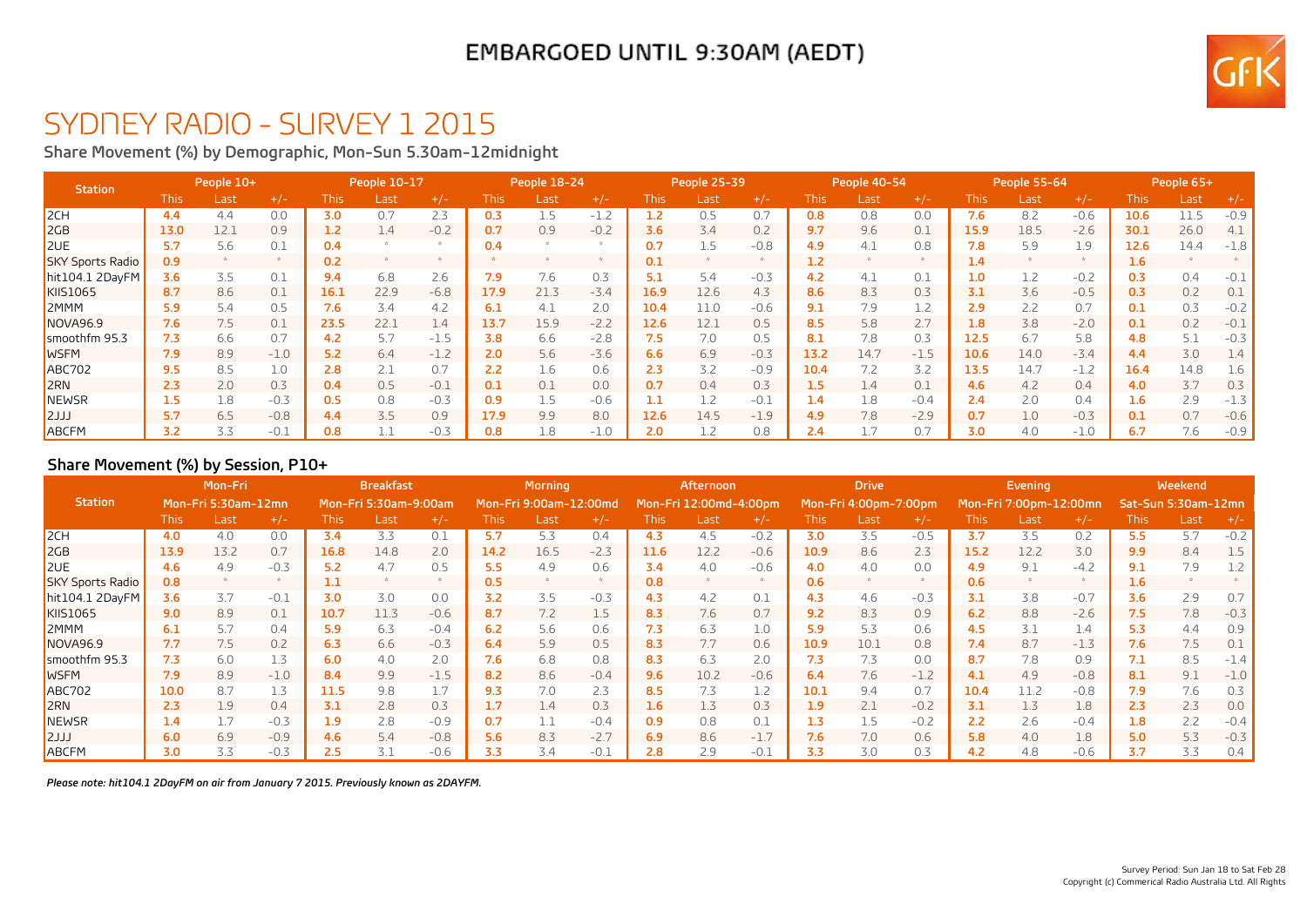## EMBARGOED UNTIL 9:30AM (AEDT)



## SYDNEY RADIO - SURVEY 1 2015

**Average Audience (000's) by Demographic, Mon-Sun 5.30am-12midnight (Ave Qtr Hr Audience)**

| <b>Station</b>   |             | People 10+   |                | People 10-17 |      |               | People 18-24 |      |                | People 25-39 |      | People 40-54   |             |                |                | People 55-64 |      | People 65+     |             |      |    |
|------------------|-------------|--------------|----------------|--------------|------|---------------|--------------|------|----------------|--------------|------|----------------|-------------|----------------|----------------|--------------|------|----------------|-------------|------|----|
|                  | <b>This</b> | Last         | $+/-$          | <b>This</b>  | Last | $+/-$         | <b>This</b>  | Last | $+/-$          | <b>This</b>  | Last | $+/-$          | <b>This</b> | Last           | $+/-$          | <b>This</b>  | Last | $+/-$          | <b>This</b> | Last |    |
| 2CH              | 23          | 22           |                |              |      | $\mathcal{R}$ |              |      |                |              |      | 0              |             |                |                | ь            |      | $-1$           | 13          | 13   |    |
| 2GB              | 69          | 61           | 8              |              |      |               |              |      |                | 4            |      | $\circ$        | 13          |                |                | 13           | 15   | $-2$           | 38          | 29   |    |
| 2UE              | 30          | 28           | $\overline{2}$ |              |      |               |              |      |                |              |      | $-1$           |             |                |                |              |      |                | 16          | 16   |    |
| SKY Sports Radio | 5.          |              |                |              |      |               |              |      |                |              |      |                |             |                |                |              |      |                |             |      |    |
| hit104.1 2DayFM  | 19          | 18           |                |              |      |               |              |      | 0              | 6            | h    | 0              | 6           |                |                |              |      | $\Omega$       |             |      |    |
| KIIS1065         | 46          | 44           | $\overline{2}$ |              |      | $-2$          | 8            | 8    | $\circ$        | 19           | 15   | $\overline{4}$ | 12          | 10             | ے              |              |      | $\overline{0}$ |             |      |    |
| I2MMM            | 32          | 27           |                |              |      |               |              |      |                | 12           | 13   | $-1$           | 12          |                |                |              |      | $\Omega$       |             |      |    |
| NOVA96.9         | 41          | 38           | 3              |              |      | $\circ$       | 6            | 6    | $\circ$        | 14           | 14   | $\circ$        | 11          |                | $\overline{4}$ |              |      | 一上             |             |      |    |
| smoothfm 95.3    | 39          | 33           | 6              |              |      | $-1$          |              |      | -1             | 8            | 8    | $\circ$        | 11          | 9              |                | 11           | h    |                |             |      |    |
| <b>WSFM</b>      | 42          | 45           | $-3$           |              |      | $\circ$       |              |      | -1             |              | 8    | $-1$           | 18          | 18             | $\circ$        | 9            | 12   | $-3$           |             |      |    |
| ABC702           | 51          | 43           | 8              |              |      |               |              |      | $\Omega$       |              |      | $-1$           | 14          | $\mathsf{Q}$   |                | 11           | 12   | -1             | 21          |      |    |
| 2RN              | 12          | 10           | $\overline{2}$ |              |      |               |              |      |                |              |      |                |             |                | 0              | 4            |      |                |             |      |    |
| NEWSR            | 8           | $\mathsf{Q}$ | $-1$           |              |      |               |              |      |                |              |      | $\Omega$       |             |                | 0              |              |      | $\Omega$       |             |      |    |
| 2JJJ             | 31          | 33           | $-2$           |              |      | $\circ$       | 8            |      | $\overline{4}$ | 14           | 17   | $-3$           |             | $\overline{q}$ | $-2$           |              |      | $\Omega$       |             |      |    |
| ABCFM            | 17          | 16           |                |              |      |               |              |      |                |              |      |                |             |                |                |              |      | $\bigcap$      |             |      |    |
| Total            | 533         | 504          | 29             | 32           | 32   | $\Omega$      | 44           | 40   | $\overline{4}$ | 111          | 116  | $-5$           | 134         | 119            | 15             | 85           | 84   |                | 127         | 114  | 13 |

#### **Average Audience (000's) by Session, P10+ [Potential: 4232]**

|                  | Mon-Fri     |                     |                | <b>Breakfast</b> |                       |                | <b>Morning</b> |                        |                | Afternoon   |                        |                | <b>Drive</b> |                       |                | Evening     |                        |          | Weekend     |                     |       |
|------------------|-------------|---------------------|----------------|------------------|-----------------------|----------------|----------------|------------------------|----------------|-------------|------------------------|----------------|--------------|-----------------------|----------------|-------------|------------------------|----------|-------------|---------------------|-------|
| <b>Station</b>   |             | Mon-Fri 5:30am-12mn |                |                  | Mon-Fri 5:30am-9:00am |                |                | Mon-Fri 9:00am-12:00md |                |             | Mon-Fri 12:00md-4:00pm |                |              | Mon-Fri 4:00pm-7:00pm |                |             | Mon-Fri 7:00pm-12:00mn |          |             | Sat-Sun 5:30am-12mn |       |
|                  | <b>This</b> | Last                | $+/-$          | <b>This</b>      | Last                  | $+/-$          | <b>This</b>    | Last                   | $+/-$          | <b>This</b> | Last                   | $+/-$          | <b>This</b>  | Last                  | $+/-$          | <b>This</b> | Last                   | $+/-$    | <b>This</b> | Last                | $+/-$ |
| 2CH              | 23          | 22                  |                | 30               | 29                    |                | 42             | 36                     | 6              | 25          | 26                     | $-1$           | 18           | 20                    | $-2$           | 8           |                        |          | 24          | 23                  |       |
| I2GB             | 80          | 72                  | 8              | 151              | 130                   | 21             | 104            | 112                    | -8             | 69          | 70                     | $-1$           | 66           | 49                    | 17             | 32          | 23                     | 9        | 43          | 34                  |       |
| IZUE             | 26          | 26                  | 0              | 47               | 41                    | 6              | 40             | 33                     | 7              | 20          | 23                     | $-3$           | 24           | 23                    |                | 10          | 17                     | $-7$     | 40          | 32                  |       |
| SKY Sports Radio | 4           |                     |                | 10               |                       |                |                |                        |                |             |                        |                |              |                       |                |             |                        |          |             |                     |       |
| hit104.1 2DayFM  | 20          | 20                  | 0              | 27               | 26                    |                | 24             | 23                     |                | 25          | 24                     |                | 26           | 26                    | 0              |             |                        | $\Omega$ | 16          | 12                  |       |
| KIIS1065         | 52          | 48                  | $\overline{4}$ | 96               | 99                    | $-3$           | 63             | 49                     | 14             | 49          | 43                     | 6              | 56           | 48                    | 8              | 13          | 17                     | $-4$     | 33          | 32                  |       |
| 2MMM             | 35          | 31                  | $\overline{4}$ | 53               | 55                    | $-2$           | 45             | 38                     | 7              | 43          | 36                     | 7              | 36           | 31                    | 5              | 9           | 6                      | $\sim$   | 23          | 18                  |       |
| <b>NOVA96.9</b>  | 44          | 41                  | 3              | 57               | 58                    | $-1$           | 46             | 40                     | 6              | 49          | 44                     | 5              | 66           | 58                    | 8              | 16          | 16                     | $\Omega$ | 33          | 30                  |       |
| smoothfm 95.3    | 42          | 33                  | 9              | 54               | 35                    | 19             | 56             | 46                     | 10             | 49          | 36                     | 13             | 44           | 42                    | $\overline{2}$ | 18          | 15                     |          | 31          | 34                  |       |
| <b>IWSFM</b>     | 45          | 48                  | $-3$           | 76               | 87                    | $-11$          | 60             | 58                     | $\overline{2}$ | 57          | 59                     | $-2$           | 39           | 44                    | $-5$           | 9           | 9                      | $\circ$  | 35          | 37                  |       |
| ABC702           | 57          | 47                  | 10             | 104              | 86                    | 18             | 68             | 48                     | 20             | 50          | 42                     | 8              | 61           | 54                    |                | 22          | 21                     |          | 34          | 31                  |       |
| 2RN              | 13          | 10                  | 3              | 28               | 24                    | $\overline{4}$ | 12             | 10                     | $\overline{2}$ | 9           |                        | $\overline{2}$ | 12           | 12                    | $\Omega$       |             |                        | 4        | 10          | $\mathsf{q}$        |       |
| NEWSR            | 8           | 10                  | $-2$           | 17               | 24                    | $-7$           |                |                        | $-2$           |             |                        | $\Omega$       |              | 8                     | 0              |             |                        |          |             | q                   |       |
| $ 2$ JJJ         | 34          | 37                  | $-3$           | 42               | 48                    | $-6$           | 41             | 56                     | $-15$          | 41          | 49                     | $-8$           | 46           | 40                    | 6              | 12          | 8                      | 4        | 22          | 21                  |       |
| <b>ABCFM</b>     | 17          | 18                  | $-1$           | 23               |                       | $-4$           | 24             | 23                     |                | 17          |                        | $\circ$        | 20           |                       | $\rightarrow$  | ٩           | $\Theta$               |          | 16          | 13                  |       |
| <b>Total</b>     | 572         | 544                 | 28             | 901              | 877                   | 24             | 728            | 678                    | 50             | 592         | 574                    | 18             | 607          | 574                   | 33             | 209         | 190                    | 19       | 436         | 403                 | 33    |

*Please note: hit104.1 2DayFM on air from January 7 2015. Previously known as 2DAYFM.*